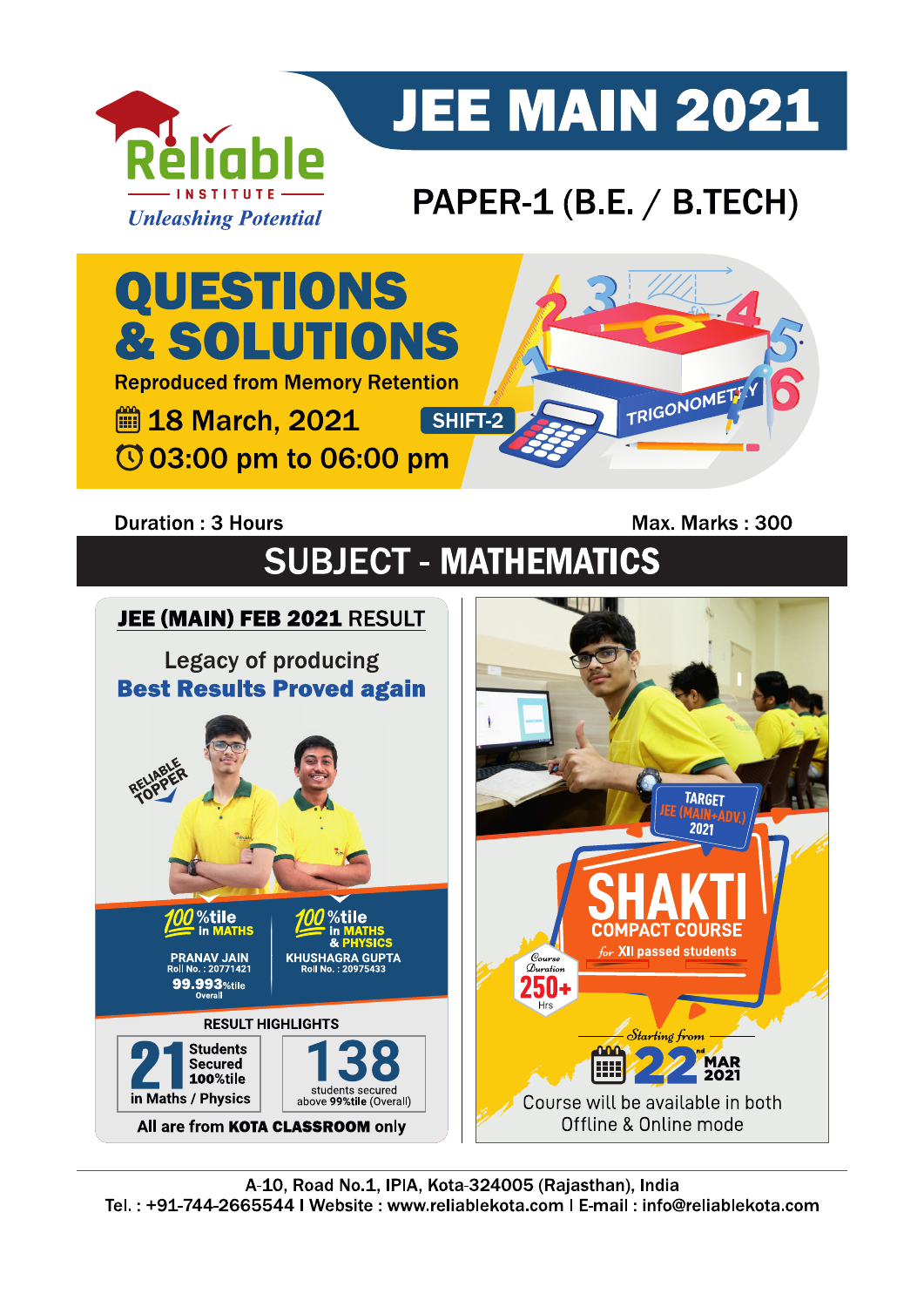

### **MATHEMATICS**

In a  $\triangle ABC$   $|\overrightarrow{AB}|$  = 10,  $|\overrightarrow{BC}|$  = 8,  $|\overrightarrow{CA}|$  = 7, then projection of  $\overrightarrow{AB}$  on  $\overrightarrow{AC}$  is  $1.$ 

(1) 
$$
\frac{72}{73}
$$
 (2)  $\frac{85}{73}$  (3)  $\frac{85}{14}$  (4)  $\frac{14}{85}$ 

Ans.  $(3)$ 



Projection of AB on  $AC = 10 \cos A$ 

$$
\Rightarrow 10 \cdot \frac{85}{140} = \frac{85}{14}
$$

If 15  $\sin^4 \theta + 10 \cos^4 \theta = 6$  then find the value of 8  $\csc^6 \theta + 27 \sec^6 \theta$  $2.$  $(3)$  350  $(1) 150$  $(2) 250$  $(4)$  450

Ans.  $(2)$ 

**Sol.** 
$$
15 \sin^4 \theta + 10 \cos^4 \theta = 6
$$
  
\n $\Rightarrow 15 \sin^4 \theta + 10 (1 - \sin^2 \theta)^2 = 6$   
\n $\Rightarrow 25 \sin^4 \theta - 20 \sin^2 \theta + 4 = 0$   
\n $\Rightarrow (5 \sin^2 \theta - 2)^2 = 0 \Rightarrow \sin^2 \theta = \frac{2}{5}, \cos^2 \theta = \frac{3}{5}$   
\nNow 27 cosec<sup>6</sup>  $\theta + 8 \sec^6 \theta = 27 (\frac{125}{27}) + 8 (\frac{125}{8}) = 250$ 

 $3.$ In a series of '2n' observation, half are (a) and other half are  $(-a)$  if 'b' is added in all the observation then the mean and S.D. of new series are '5' and '20' respectively then find the value of  $a^2 + b^2$ 

 $(1)$  450  $(2)$  480  $(3)$  475  $(4)$  425

Ans.  $(4)$ 

|           | Address: 'Reliable Institute', A-10 Road No.1, IPIA, Kota-324005 (Rajasthan), INDIA |  |
|-----------|-------------------------------------------------------------------------------------|--|
| Rélighiel | visit us at: www.reliablekota.com, Email: info@reliablekota.com                     |  |
|           | Call us: +91-744-2665544                                                            |  |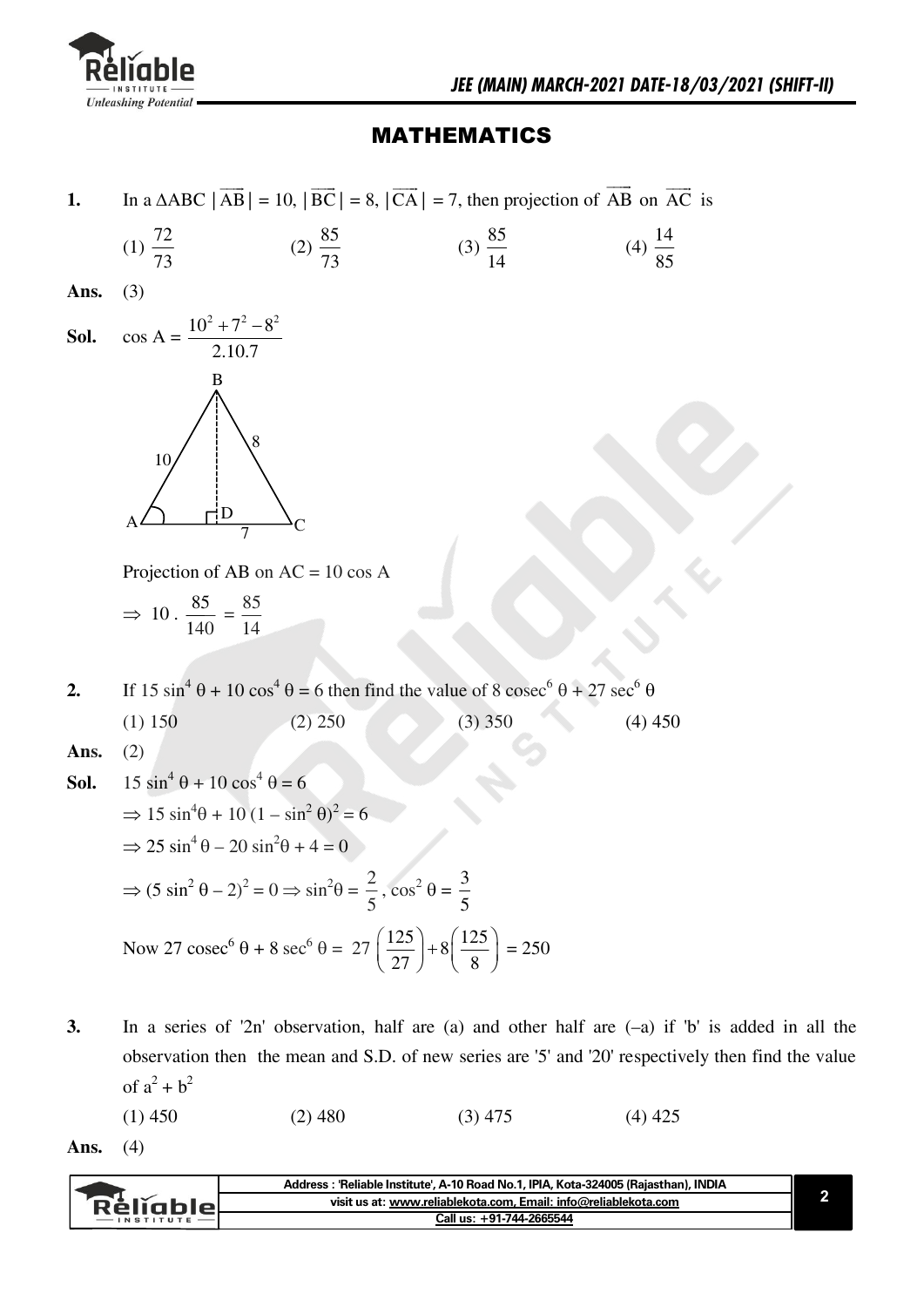

Sol. Given series

 $(a, a, a \dots \dots \dots n \text{ times}), (-a, -a, -a \dots n \text{ times})$ 

now 
$$
\overline{x} = \frac{\sum x_i}{2n} = 0
$$
  
as  $x_i \rightarrow x_i + b$   
then  $\overline{x} \rightarrow \overline{x} + b$   
So,  $\overline{x} + b = 5 \Rightarrow b = 5$   
no change in S.D due to

no. change in S.D. due to change in origin

$$
\sigma = \frac{\sum x_i^2}{2n} - (\overline{x})^2 = \sqrt{\frac{2na^2}{2n}} - 0
$$
  
20 =  $\sqrt{a^2} \implies a = 20$   

$$
a^2 + b^2 = 425
$$

- Let the circle are  $S_1$ :  $x^2 + y^2 = 9$ ,  $S_2$ :  $(x 2)^2 + y^2 = 1$ . The locus of the center of the circle which  $\boldsymbol{4}$ . touches  $S_1$  internally and  $S_2$  externally always passes through a point
	- $(2) (\sqrt{3}, 1)$  $(1)$   $(3, 0)$  $(3)$   $(4, 0)$  $(4) (-3, 0)$

Ans.  $(1)$ 

$$
Sol. PS1 = 3 - r1
$$



 $PS_2 = 1 + r_1$  $PS_1 + PS_2 = 4$ 

so locus is ellipse & 2a = 4  $\Rightarrow$  a = 2 & 2ae = 2



Equation of Ellipse is  $\frac{(x-1)^2}{2^2} + \frac{y^2}{3} = 1 \implies e = \frac{1}{2}$ 

 $\Rightarrow$  b<sup>2</sup> = 3

 $(3, 0)$  satisfied it

|                  | Address: 'Reliable Institute', A-10 Road No.1, IPIA, Kota-324005 (Rajasthan), INDIA |  |
|------------------|-------------------------------------------------------------------------------------|--|
| Réliable.        | visit us at: www.reliablekota.com. Email: info@reliablekota.com                     |  |
| <b>INSTITUTE</b> | Call us: +91-744-2665544                                                            |  |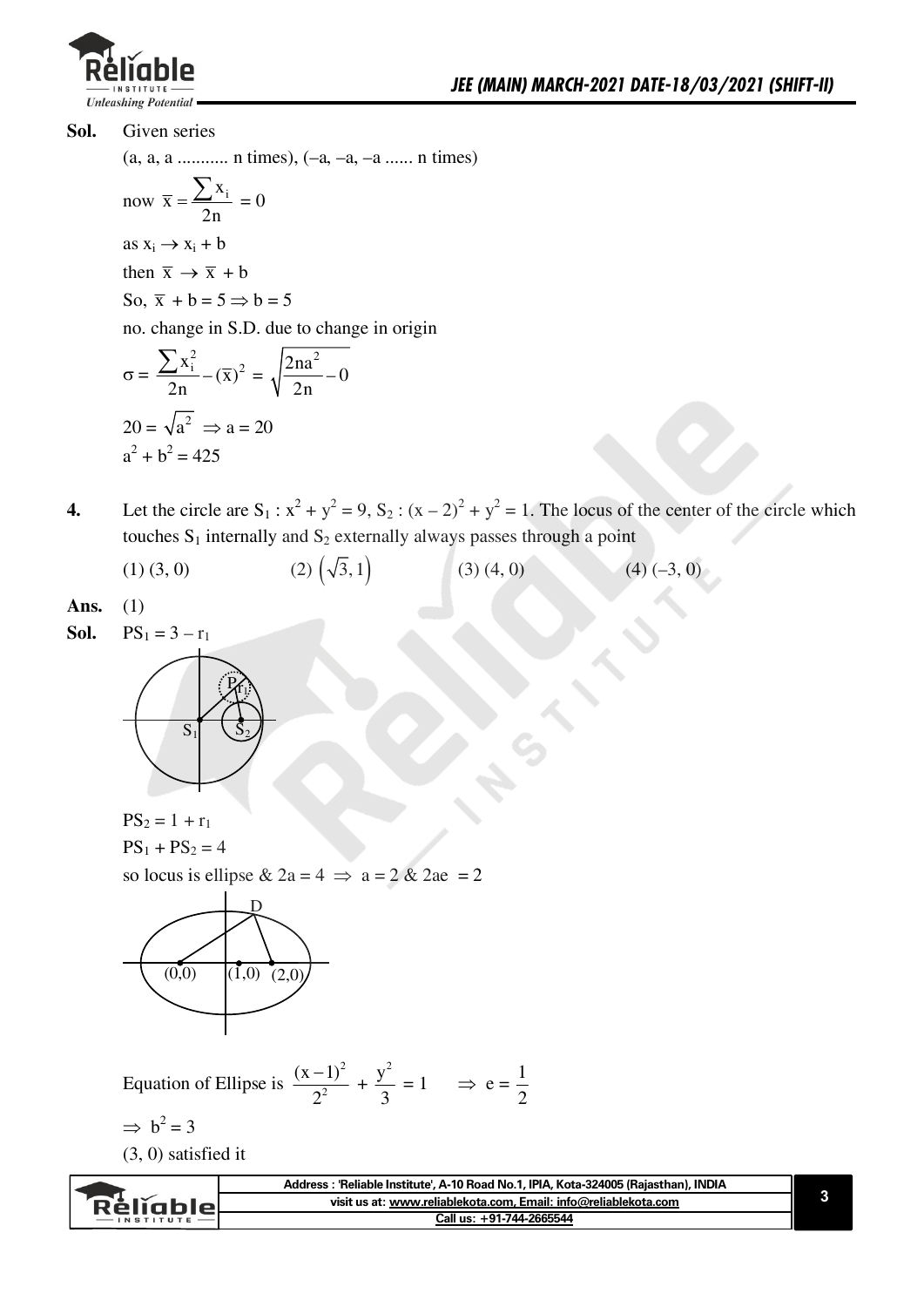

If  $g(x) = \int f(t)dt$  a here  $f(x)$  is a continuous function on [0,3] such that  $\forall x \in [0,1]$ ,  $f(x)$  has 5. ranges  $\left[\frac{1}{3},1\right]$  &  $\forall$  x  $\in$  (1,3], f(x) has ranges  $\left[0,\frac{1}{2}\right]$ . Then the maximum range in which g(3) can lie is (2) (1,2) (3)  $\left[\frac{5}{6},3\right]$  (4)  $\left[1,\frac{4}{3}\right]$ (1)  $\left[\frac{1}{3},2\right]$ Ans. **Sol.**  $\int_{0}^{1} \frac{1}{3} dt + \int_{1}^{3} 0 dt < g(3) < \int_{0}^{1} 1 dt + \int_{1}^{3} \frac{1}{2} dt$  $\frac{1}{2}$  < g(3) < 2 6. An experiment is performed 5 times. The probability of 1 success is 0.4096 & probability of 2 success is 0.2048, find the probability of 3 success. (1)  $\frac{32}{125}$  $(2) \frac{16}{125}$ (3)  $\frac{16}{25}$ (4)  $\frac{32}{225}$  $(1)$ 

Ans

**Sol.** 
$$
{}^{5}C_{1} \cdot p^{1} \cdot q^{4} = 0.4096
$$
  
\n $\Rightarrow 5pq^{4} = 0.4096$  ......(i)  
\n ${}^{5}C_{2} \cdot p^{2} \cdot q^{3} = 0.2048$   
\n $\Rightarrow 10p^{2}q^{3} = 0.2048$  ......(ii)  
\n(i)  $\div$  (ii)  $\Rightarrow \frac{q}{2p} = 2 \Rightarrow q = 4p$   
\n $p + q = 1 \Rightarrow p = \frac{1}{5}, q = \frac{4}{5}$   
\n $p (3 \text{ sum}) = {}^{5}C_{3} (\frac{1}{5})^{3} \cdot (\frac{4}{5})^{2} = 10 \times \frac{1}{125} \times \frac{16}{25} = \frac{16 \times 2}{125} = \frac{32}{125}$ 

7. Let S<sub>n</sub> denotes sum of first 'n' terms of an A.P. such that  $S_{4n} - S_{2n} = 1000$ , then the value of S<sub>6n</sub> is  $(1) 1000$  $(2)$  3000  $(3)$  5000  $(4)$  7000

Ans.  $(2)$ 

**Sol.** 
$$
S_{4n} - S_{2n} = 1000
$$
  
\n $\Rightarrow \frac{4n}{2} (2a + (4n - 1)d) - \frac{2n}{2} (2a + (2n - 1)d) = 1000$   
\n $\Rightarrow 2an + 6n^2d - nd = 1000$   
\n $\Rightarrow \frac{6n}{2} (2a + (6n - 1)d) = 3000$   
\n $\therefore S_{6n} = 1000$ 

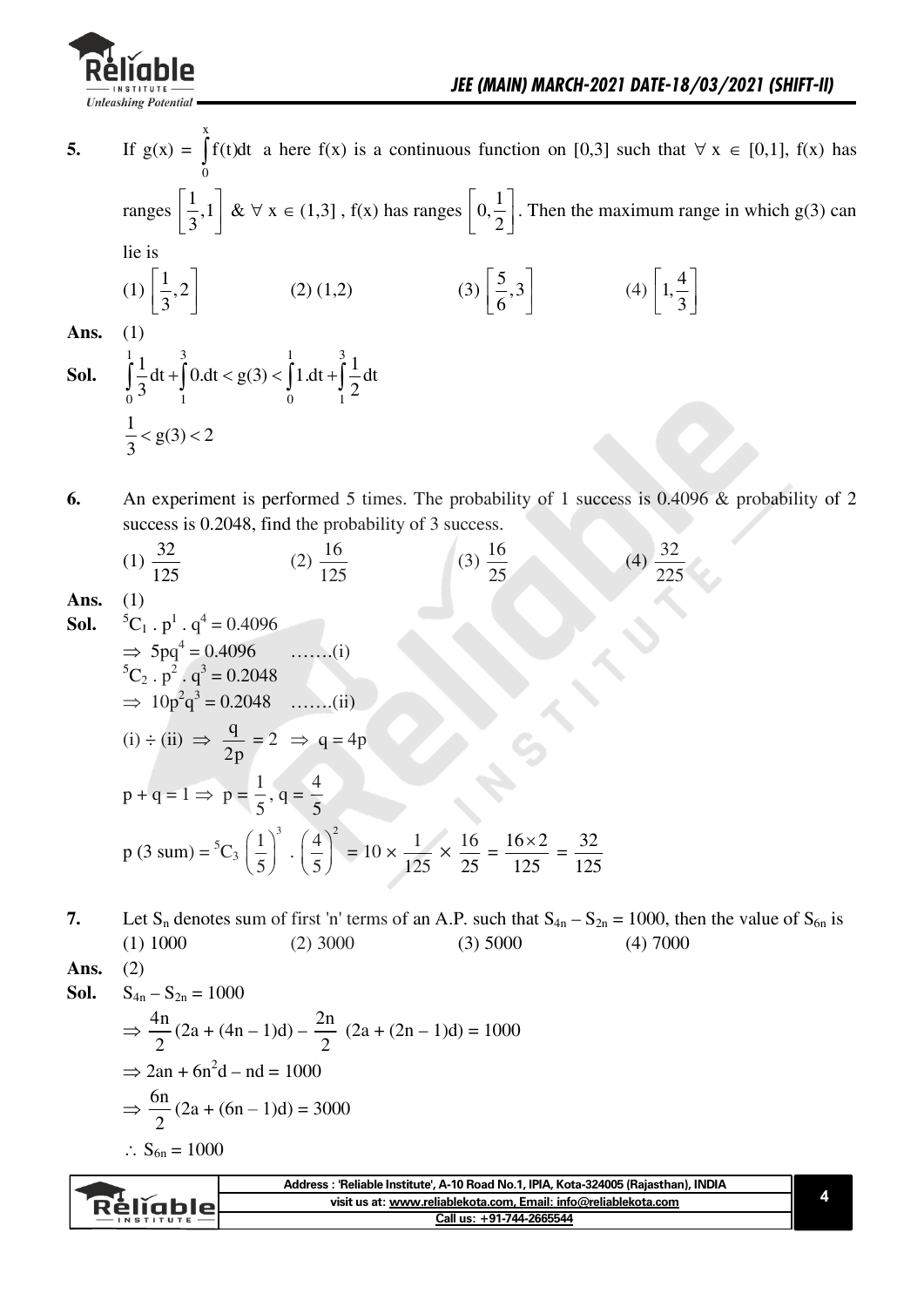

| 8.         | Which of following is a tautology                                                                                                                                  |                                                                                                                        |
|------------|--------------------------------------------------------------------------------------------------------------------------------------------------------------------|------------------------------------------------------------------------------------------------------------------------|
|            | $(1) ((p \rightarrow q) \land \sim q) \rightarrow p \land q$                                                                                                       | $(2) ((p \rightarrow q) \land \sim q) \rightarrow p$                                                                   |
|            | $(3) ((p \rightarrow q) \land \sim q) \rightarrow q$                                                                                                               | $(4) ((p \rightarrow q) \land \sim q) \rightarrow \sim q$                                                              |
| Ans.       | (4)                                                                                                                                                                |                                                                                                                        |
| Sol.       | $(A)$ { $(\sim p \vee q) \wedge \sim q$ } $\rightarrow (p \wedge q)$                                                                                               |                                                                                                                        |
|            | $= (\sim p \land \sim q) \rightarrow (p \land q)$                                                                                                                  |                                                                                                                        |
|            | $=$ ~ (p $\vee$ q) $\rightarrow$ (p $\wedge$ q)<br>$= (p \vee q) \vee (p \wedge q)$                                                                                |                                                                                                                        |
|            | $= (p \vee q)$                                                                                                                                                     |                                                                                                                        |
|            | (B) $(p \vee q) \vee p \equiv p \vee q$                                                                                                                            |                                                                                                                        |
|            | $(C)$ $(p \vee q) \vee q \equiv p \vee q$                                                                                                                          |                                                                                                                        |
|            | (D) $(p \vee q) \vee \sim p \equiv t$                                                                                                                              |                                                                                                                        |
|            |                                                                                                                                                                    |                                                                                                                        |
| 9.         |                                                                                                                                                                    | If system of equation $4x - \lambda y + 2z = 0$ , $2x + 2y + z = 0$ , $\mu x + 2y + 3z = 0$ , has non trivial solution |
|            | than.                                                                                                                                                              |                                                                                                                        |
|            | (1) $\lambda = 6$ , $\mu = 2$<br>(2) $\mu = 6$ , $\lambda \in R$<br>(3) $\mu = 5$ , $\lambda \in R$                                                                | (4) None of these                                                                                                      |
| Ans.       | (2)                                                                                                                                                                |                                                                                                                        |
|            |                                                                                                                                                                    |                                                                                                                        |
|            | <b>Sol.</b> $\begin{vmatrix} 4 & -\lambda & 2 \\ 2 & 2 & 1 \\ 1 & 2 & 3 \end{vmatrix} = 0$                                                                         |                                                                                                                        |
|            |                                                                                                                                                                    |                                                                                                                        |
|            | $\Rightarrow$ 4(4) + 1(6 – $\mu$ ) + 2 (4 – 2 $\mu$ ) = 0                                                                                                          |                                                                                                                        |
|            | $\Rightarrow 16 + 6\lambda - \lambda\mu + 8 - 4\mu = 0$                                                                                                            |                                                                                                                        |
|            | $\Rightarrow \lambda = 6$ , $\mu \in R$                                                                                                                            |                                                                                                                        |
| <b>10.</b> | Find the area bounded by the curve $4y^2 = x^2(x-4)(2-x)$                                                                                                          |                                                                                                                        |
|            |                                                                                                                                                                    |                                                                                                                        |
|            | (1) $\frac{3\pi}{8}$<br>$(2)\frac{\pi}{4}$                                                                                                                         | (4) $\frac{3\pi}{4}$<br>(3) $\frac{3\pi}{2}$                                                                           |
| Ans.       | (3)                                                                                                                                                                |                                                                                                                        |
| Sol.       | $4y^2 = x^2(x-4)(2-x)$                                                                                                                                             |                                                                                                                        |
|            | is defined for $x \in [2, 4] \cup \{0\}$                                                                                                                           |                                                                                                                        |
|            | $2 y  =  x \sqrt{(x-4)(2-x)} =  x \sqrt{-x^2+6x-8}$                                                                                                                |                                                                                                                        |
|            | $x \geq 0$                                                                                                                                                         |                                                                                                                        |
|            | $2 y  = x\sqrt{1-(x-3)^2}$                                                                                                                                         |                                                                                                                        |
|            | $A = -2 \int_{0}^{4} \frac{x}{2} \sqrt{1 - (x - 3)^2}$                                                                                                             |                                                                                                                        |
|            |                                                                                                                                                                    |                                                                                                                        |
|            | $= - \int_{0}^{4} (6-2x-6)\sqrt{1-(x-3)^2} dx = - \int_{0}^{4} (6-2x)\sqrt{1-(x-3)^2} dx + 3 \int_{0}^{4} \sqrt{1-(x-3)^2} dx$                                     |                                                                                                                        |
|            | $= \left  \left( \frac{2}{3} \left( (x-4)(2-x) \right)^{3/2} \right)_{2}^{4} + 3 \frac{x-3}{2} \sqrt{(x-4)(2-x)} + \frac{1}{2} \sin^{-1}(x-3) \right ^{4} \right $ |                                                                                                                        |
|            | $A = \frac{3\pi}{2}$                                                                                                                                               |                                                                                                                        |

| visit us at: www.reliablekota.com. Email: info@reliablekota.com<br><b>Réligble</b><br>Call us: +91-744-2665544 | Address: 'Reliable Institute', A-10 Road No.1, IPIA, Kota-324005 (Rajasthan), INDIA |  |
|----------------------------------------------------------------------------------------------------------------|-------------------------------------------------------------------------------------|--|
|                                                                                                                |                                                                                     |  |
|                                                                                                                |                                                                                     |  |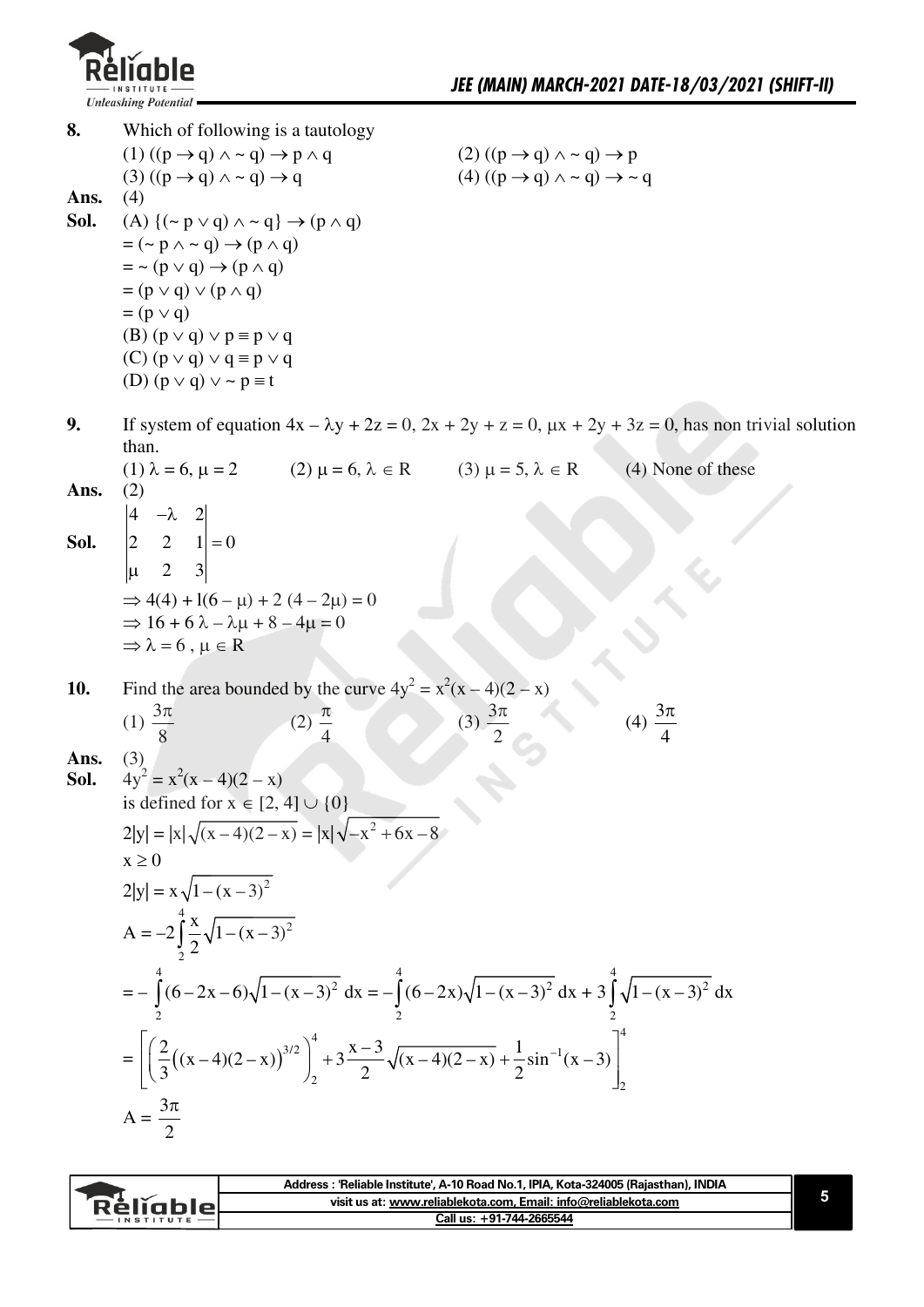

**11.** Let  $\omega = 1 - \sqrt{3}$  i;  $|z\omega| = 1$  and  $arg(z) - arg(\omega) =$  $\overline{c}$  $\frac{\pi}{6}$ , then area of the triangle formed by the points  $w$ , z and origin is  $(1) \frac{1}{4}$ 4  $(2) \frac{1}{2}$  $\overline{\mathbf{c}}$  $(3) 1$  (4) 2 Ans.  $(2)$ Sol.  $\longrightarrow x$ x  $w(i-\sqrt{3}i)$  $\overline{c}$  $1/2$ w Area of  $\triangle$ woz =  $\frac{1}{2}$  $\overline{c}$  $\times$  2  $\times$   $\frac{1}{2}$  $\overline{c}$  $=$  $\frac{1}{2}$  $\overline{\mathbf{c}}$ 

**12.** Let the curve is  $x^2 - 2y^2 = 4$ . Tangent drawn at P  $(4, \sqrt{6})$  cuts the x-axis at R. and latus rectum at  $Q(x_1, y_1)$  (x<sub>1</sub> > 0), F be focus neartest to P. Area of  $\triangle QPF$ 

(1) 
$$
2 - \frac{\sqrt{6}}{7}
$$
 (2)  $2 - \frac{\sqrt{6}}{2}$  (3)  $\frac{3}{2}$  (4)  $\frac{\sqrt{6}}{2}$ 

**Ans.** (2)

**Sol.**  $\mathbf{x}^2$ 4

 $\overline{\phantom{a}}$  $y^2$ 

 $=1$ 



 $\overline{c}$ 

| visit us at: www.reliablekota.com, Email: info@reliablekota.com<br>Rèliable. |  |
|------------------------------------------------------------------------------|--|
| Call us: +91-744-2665544<br>$-$ INSTITUTE                                    |  |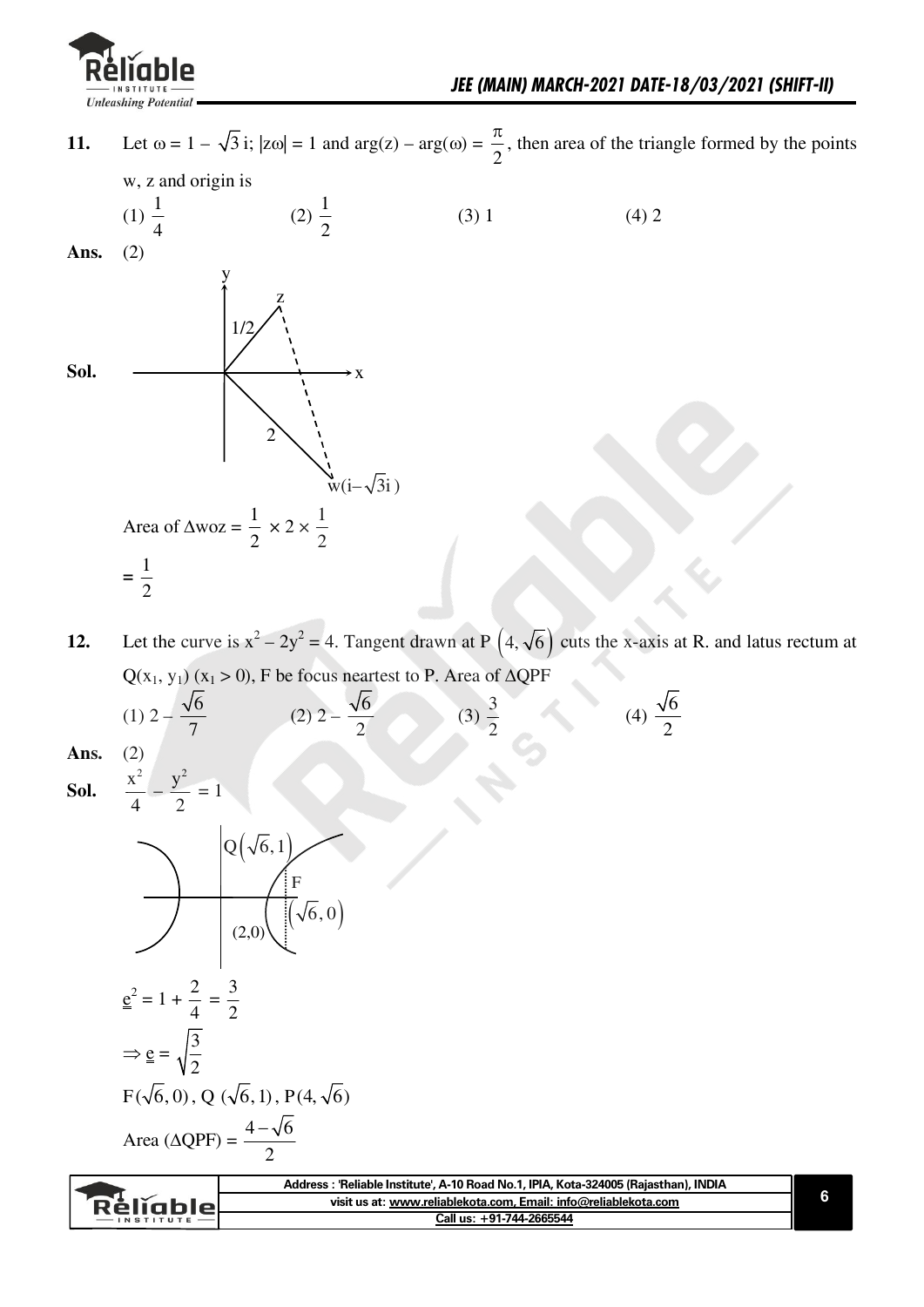

If  $\frac{dy}{dx} = (y + 1) \left[ (y + 1)e^{\frac{x^2}{2}} - x \right]$ ,  $y(0) = 2$ , then  $y'(1)$  is equal to 13. (1)  $\frac{15}{4\sqrt{6}}$ (4)  $\frac{17}{4}$ (2)  $\frac{13}{2\sqrt{e}}$  (3)  $\frac{15}{7\sqrt{e}}$ Ans. **Sol.**  $\frac{dy}{dx} + (y+1)x = (y+1)^2 e^{\frac{x^2}{2}}$  $(y + 1)^{-2} \frac{dy}{dx} + (y + 1)^{-1} x = e^{\frac{x^2}{2}}$ Put  $(y + 1)^{-1} = z \implies -\frac{dy}{(y + 1)^2} = dz$  $\Rightarrow -\frac{dz}{dx} + zx = e^{\frac{x^2}{2}} \Rightarrow \frac{dz}{dx} + (-x) z = -e^{\frac{x^2}{2}}$ I.F. =  $e^{\int -x dx}$  -  $e^{\frac{x^2}{2}}$ Solution is  $\left(e^{\frac{x^2}{2}}\right)z = \int -e^{\frac{x^2}{2}} \times e^{\frac{x^2}{2}} dx$  $\Rightarrow$   $\left( e^{-\frac{x^2}{2}} \right) (y+1)^{-1} = -x + c$  $rac{e^{0}}{2+1} = -0 + c \Rightarrow c = \frac{1}{3}$ at x = 1,  $\frac{e^{-\frac{1}{2}}}{y+1}$  = -1 +  $\frac{1}{3}$  = -2 ⇒ at x = 1, y + 1 =  $-\frac{3}{2}$  e<sup> $\frac{1}{2}$ </sup> Now  $\left(-\frac{3}{2}e^{-\frac{1}{2}}\right)^{-2}$   $y'(1) + \left(-\frac{2}{3}\right)e^{1/2} = e^{1/2}$  $\Rightarrow \frac{4}{9}$  ey'(1) =  $\frac{5}{3}$  e<sup>1/2</sup>  $\Rightarrow$  y'(1) =  $\frac{15}{4\sqrt{2}}$ The term independent of x in expansion of  $\left(\frac{x+1}{x^{2/3} - x^{1/3} + 1} - \frac{x-1}{x^{1/2}}\right)^{10}$  is : 14.

 $(1)4$  $(2)$  120  $(3)$  210  $(4)$  310

Ans.  $(3)$ 

| visit us at: www.reliablekota.com, Email: info@reliablekota.com<br>Relighiel |                  | INDIA<br>: 'Reliable Institute', A-10 Road No.1, IPIA, Kota-324005 (Rajasthan), a<br>Address |
|------------------------------------------------------------------------------|------------------|----------------------------------------------------------------------------------------------|
|                                                                              |                  |                                                                                              |
|                                                                              | <b>INSTITUTE</b> | Call us: +91-744-2665544                                                                     |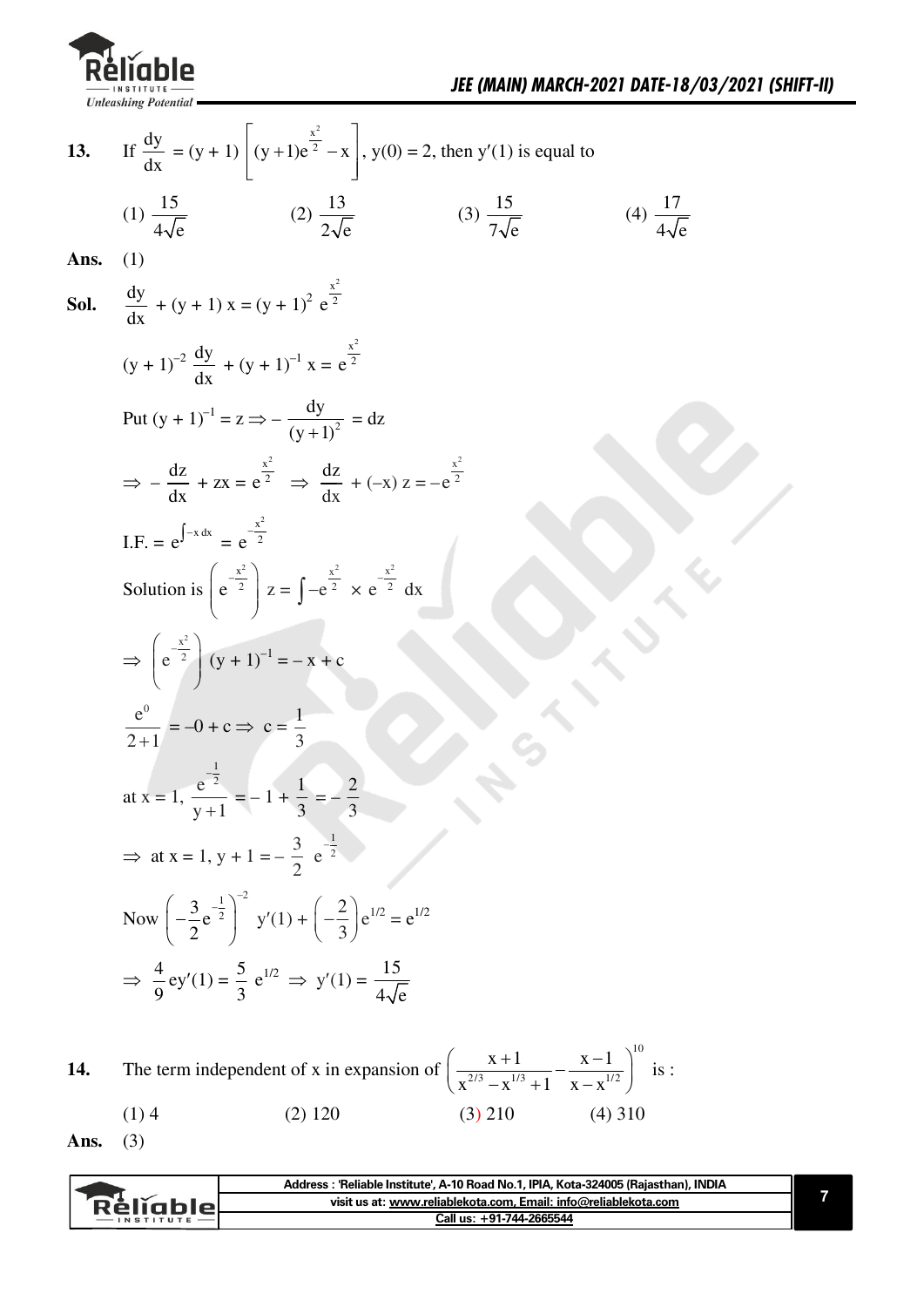

**Sol.** 
$$
\left( (x^{1/3} + 1) - \left( \frac{\sqrt{x} + 1}{\sqrt{x}} \right) \right)^{10}
$$

$$
(x^{1/3} - x^{-1/2})^{10}
$$

$$
T_{r+1} = {}^{10}C_r (x^{1/3})^{10-r} (-x^{-1/2})^r
$$

$$
\frac{10-r}{3} - \frac{r}{2} = 0 \implies 20 - 2r - 3r = 0
$$

$$
\implies r = 4
$$

$$
T_5 = {}^{10}C_4 = \frac{10 \times 9 \times 8 \times 7}{4 \times 3 \times 2 \times 1} = 210
$$

Let A and B are two square matrix of order n. A relation R is defined such that  $15.$  $R = \{(A, B)|A = P^{-1}BP$  for some invertible matrix P, then R is  $(1)$  equivalence  $(2)$  reflexive only (3) symmetric only  $(4)$  transitive only

Ans. 
$$
(1)
$$

Sol. for reflexive

> $\Rightarrow$  A = P<sup>-1</sup> A P  $(A, A) \in R$ which is true for  $P = I$  $\therefore$  reflexive for symmetry As  $(A, B) \in R$  for matrix P  $PA = PP^{-1} BP$  $A = P^{-1} BP \implies$  $PAP^{-1} = IBPP^{-1}$  $\Rightarrow$  $\Rightarrow$  PAP<sup>-1</sup> = IBI  $PAP^{-1} = B \Rightarrow$  $B = PAP^{-1}$  $\Rightarrow$  $\therefore$  (B, A)  $\in$  R for matrix P<sup>-1</sup> R is symmetric  $\ddot{\cdot}$ for transitivity and  $B = P^{-1}CP \implies A = P^{-1}(P^{-1}CP)P$  $A = P^{-1} BP$  $\Rightarrow A = (P^{-1})^2 CP^2 \Rightarrow A = (P^2)^{-1} C(P^2)$  $\therefore$  (A, C)  $\in$  R for matrix P<sup>2</sup>  $\mathcal{L} = \mathcal{L} \mathcal{L}$ R is transitive so R is equivalence

If tangent at a point  $(3\sqrt{3}\cos\theta, \sin\theta)$  on a curve  $\frac{x^2}{27} + y^2 = 1$  cuts intercept on coordinate axis then 16.

find the value of ' $\theta$ ' for which the sum of intercept is minimum

(1) 
$$
\frac{\pi}{2}
$$
 \t\t (2)  $\frac{\pi}{3}$  \t\t (3)  $\frac{\pi}{6}$  \t\t (4)  $\frac{\pi}{4}$ 

```
Ans.
(3)
```

| visit us at: www.reliablekota.com. Email: info@reliablekota.com<br>Rélighiel |
|------------------------------------------------------------------------------|
| Call us: +91-744-2665544                                                     |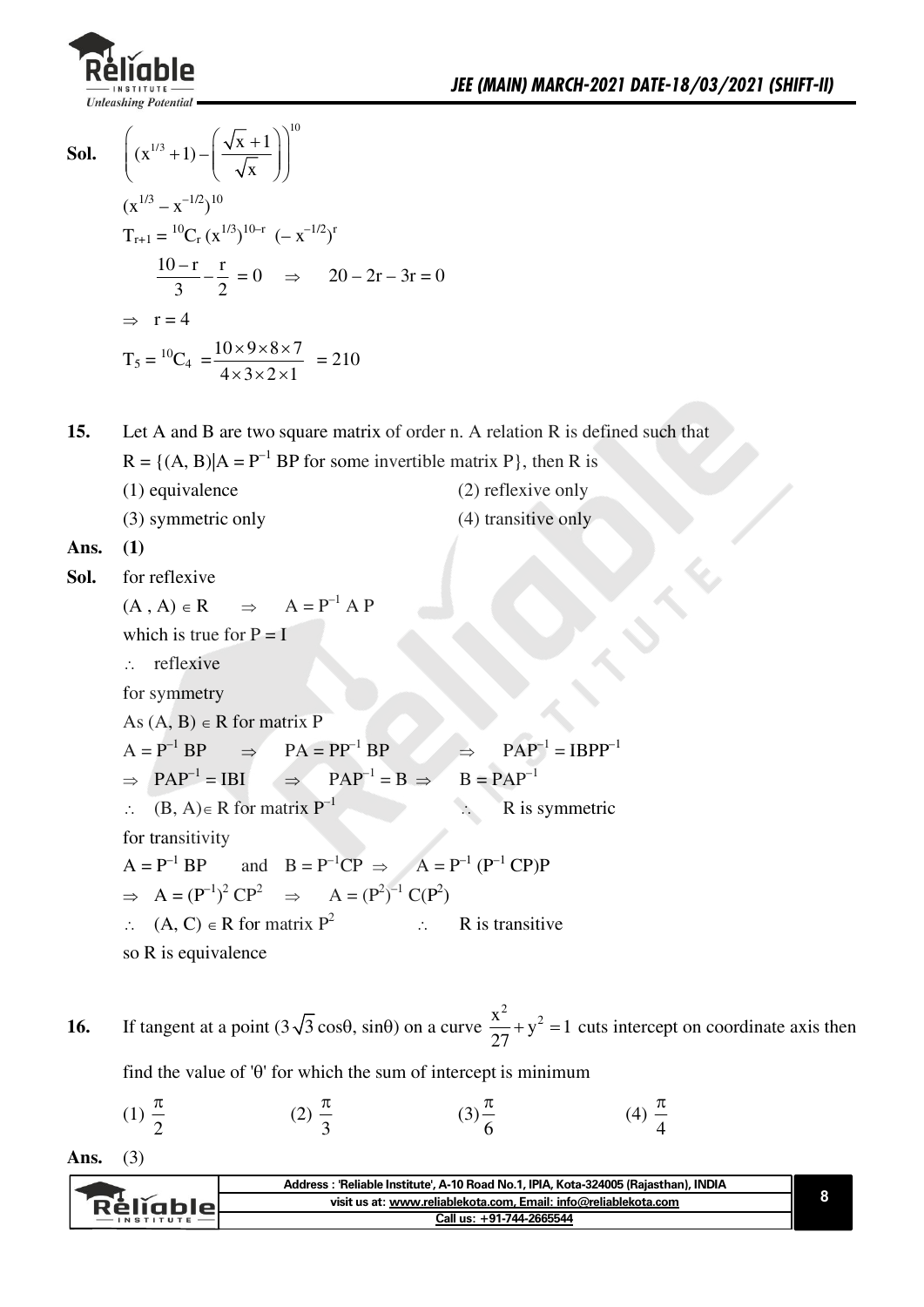



Equation of tangent

$$
\frac{x}{3\sqrt{3}}\cos\theta + y\sin\theta = 1
$$
  
\n
$$
A\left(\frac{3\sqrt{3}}{\cos\theta}, 0\right), B\left(0, \frac{1}{\sin\theta}\right)
$$
  
\nNow sum of intercept =  $\frac{3\sqrt{3}}{\cos\theta} + \frac{1}{\sin\theta}$   
\n
$$
y = 3\sqrt{3}\sec\theta + \csc\theta
$$
  
\n
$$
y' = 3\sqrt{3}\sec\theta\tan\theta - \csc\theta\cot\theta
$$
  
\n
$$
y' = 0 \Rightarrow \tan\theta = \frac{1}{\sqrt{3}}
$$
  
\n
$$
\theta = \frac{\pi}{6}
$$

**17.** Centroid of an equilateral  $\triangle ABC$  is origin and one of its side is  $x + y = 3$  then the value of  $R + r$  is



**9**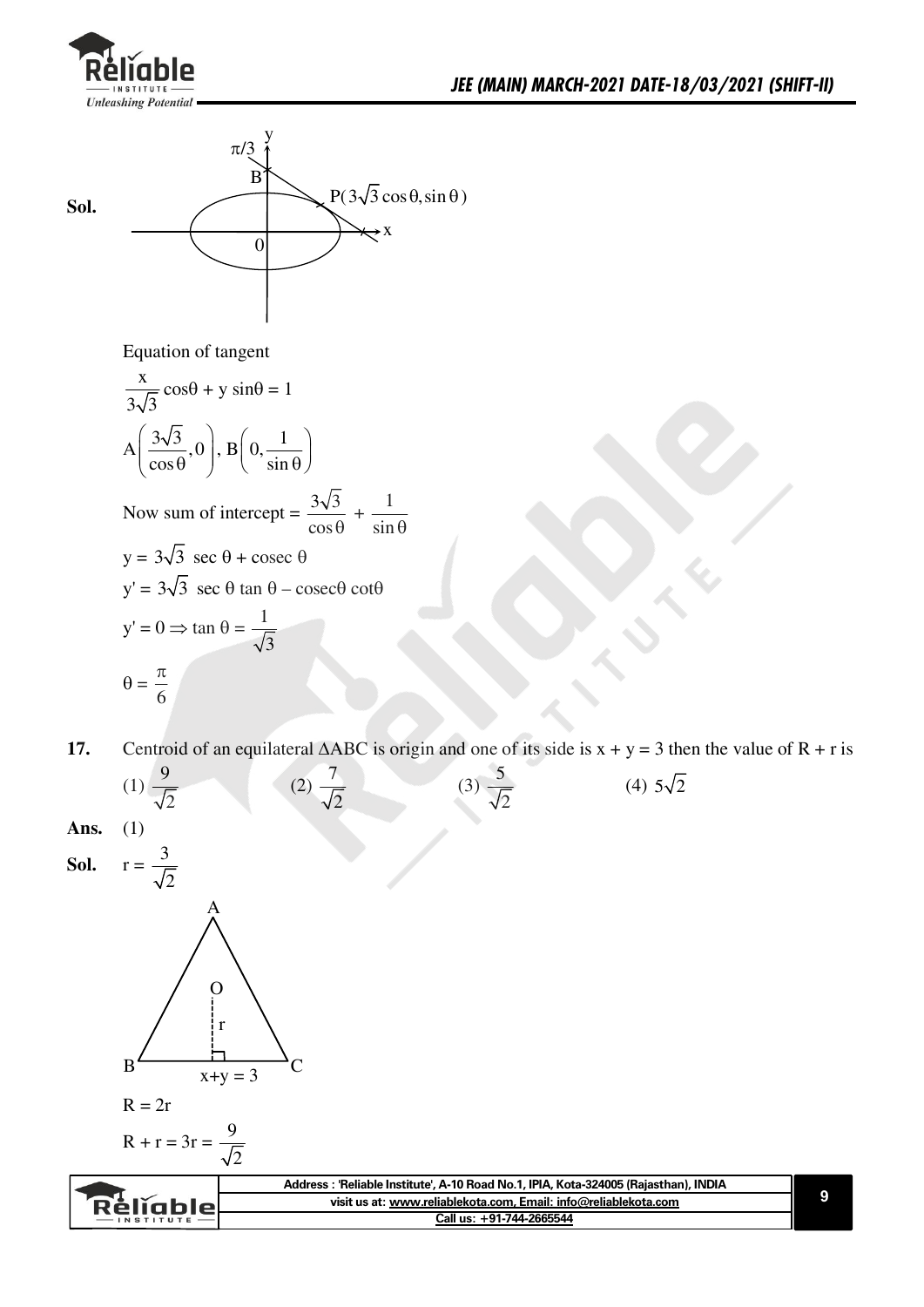

|      |                                                                         |                                                                                                             | Call us: +91-744-2665544                                                                                                                                                                                                     |                                                                                                                                           |    |
|------|-------------------------------------------------------------------------|-------------------------------------------------------------------------------------------------------------|------------------------------------------------------------------------------------------------------------------------------------------------------------------------------------------------------------------------------|-------------------------------------------------------------------------------------------------------------------------------------------|----|
|      |                                                                         |                                                                                                             | Address : 'Reliable Institute', A-10 Road No.1, IPIA, Kota-324005 (Rajasthan), INDIA<br>visit us at: www.reliablekota.com, Email: info@reliablekota.com                                                                      |                                                                                                                                           | 10 |
|      |                                                                         |                                                                                                             |                                                                                                                                                                                                                              |                                                                                                                                           |    |
|      |                                                                         |                                                                                                             |                                                                                                                                                                                                                              |                                                                                                                                           |    |
|      |                                                                         | $\alpha = \frac{1}{5}$ , $\beta = \frac{1}{5}$ so 10 ( $\alpha + \beta$ ) = 4                               |                                                                                                                                                                                                                              |                                                                                                                                           |    |
|      |                                                                         |                                                                                                             |                                                                                                                                                                                                                              |                                                                                                                                           |    |
|      |                                                                         | $\alpha e^{2\pi} + \beta = \left(\frac{e^{2t}}{5}(2 \sin t - \cos t)\right)_0^{1} = \frac{1 + e^{2\pi}}{5}$ |                                                                                                                                                                                                                              |                                                                                                                                           |    |
|      |                                                                         |                                                                                                             |                                                                                                                                                                                                                              |                                                                                                                                           |    |
|      |                                                                         | $x = e^{t}$ , $dx = e^{t} dt = \int_{0}^{t} e^{2t} \sin(t) dt$                                              |                                                                                                                                                                                                                              |                                                                                                                                           |    |
|      |                                                                         |                                                                                                             |                                                                                                                                                                                                                              |                                                                                                                                           |    |
|      | $A = \int x \sin(\ell nx) dx$                                           |                                                                                                             |                                                                                                                                                                                                                              |                                                                                                                                           |    |
|      |                                                                         |                                                                                                             |                                                                                                                                                                                                                              |                                                                                                                                           |    |
|      | $y = x \sin(\ell nx)$                                                   |                                                                                                             |                                                                                                                                                                                                                              |                                                                                                                                           |    |
|      | at $x = 1$ , $y = 0 \implies c = 0$                                     |                                                                                                             |                                                                                                                                                                                                                              |                                                                                                                                           |    |
|      | $\Rightarrow$ sin <sup>-1</sup> $\left(\frac{y}{x}\right) = \ln x  + c$ |                                                                                                             |                                                                                                                                                                                                                              |                                                                                                                                           |    |
|      |                                                                         |                                                                                                             |                                                                                                                                                                                                                              |                                                                                                                                           |    |
|      |                                                                         |                                                                                                             |                                                                                                                                                                                                                              |                                                                                                                                           |    |
| Sol. |                                                                         |                                                                                                             | $xdy - ydx = \sqrt{x^2 - y^2} dx \Rightarrow \frac{xdy - ydx}{x^2} = \frac{1}{x} \sqrt{1 - \frac{y^2}{x^2}} dx \Rightarrow \int \frac{d\left(\frac{x}{y}\right)}{\sqrt{1 - \left(\frac{y}{x}\right)^2}} = \int \frac{dx}{x}$ |                                                                                                                                           |    |
|      |                                                                         |                                                                                                             |                                                                                                                                                                                                                              |                                                                                                                                           |    |
| Ans. | 4.0                                                                     |                                                                                                             |                                                                                                                                                                                                                              |                                                                                                                                           |    |
|      | $(\alpha e^{2\pi} + \beta)$ find $10(\alpha + \beta)$ .                 |                                                                                                             |                                                                                                                                                                                                                              |                                                                                                                                           |    |
| 19.  |                                                                         |                                                                                                             |                                                                                                                                                                                                                              | If $xdy - y dx = \sqrt{x^2 - y^2} dx$ , $y(1) = 0$ and the area bounded by $y = f(x)$ , $y = 0$ , $x = 1$ and $x = e^{\pi}$ is            |    |
|      |                                                                         |                                                                                                             |                                                                                                                                                                                                                              |                                                                                                                                           |    |
|      | $\Rightarrow$ x = 2 or 3                                                |                                                                                                             |                                                                                                                                                                                                                              |                                                                                                                                           |    |
|      | $\Rightarrow x^2 - 5x + 6 = 0$                                          |                                                                                                             |                                                                                                                                                                                                                              |                                                                                                                                           |    |
|      |                                                                         | $\Rightarrow$ 2(3x – 2) + (x – 1) (x + 3) = 13 (x – 1)                                                      |                                                                                                                                                                                                                              |                                                                                                                                           |    |
|      | $\Rightarrow \frac{3x-2}{x-1} + \frac{x+3}{2} = \frac{13}{2}$           |                                                                                                             |                                                                                                                                                                                                                              |                                                                                                                                           |    |
|      |                                                                         |                                                                                                             |                                                                                                                                                                                                                              |                                                                                                                                           |    |
| Sol. | $f^{-1}(x) + g^{-1}(x) = \frac{13}{2}$                                  |                                                                                                             |                                                                                                                                                                                                                              |                                                                                                                                           |    |
| Ans. | (3)                                                                     |                                                                                                             |                                                                                                                                                                                                                              |                                                                                                                                           |    |
|      | (1) 2                                                                   | $(2)$ 3                                                                                                     | $(3)$ 5                                                                                                                                                                                                                      | (4)7                                                                                                                                      |    |
|      |                                                                         | Then sum of all values of x is                                                                              |                                                                                                                                                                                                                              |                                                                                                                                           |    |
| 18.  |                                                                         |                                                                                                             |                                                                                                                                                                                                                              | Let $f: R - \{3\} \to R \{1\}$ ; $f(x) = \frac{x-2}{x-3}$ and $g: R \to R$ ; $g(x) = 2x - 3$ and $f^{-1}(x) + g^{-1}(x) = \frac{13}{2}$ . |    |
|      |                                                                         |                                                                                                             |                                                                                                                                                                                                                              |                                                                                                                                           |    |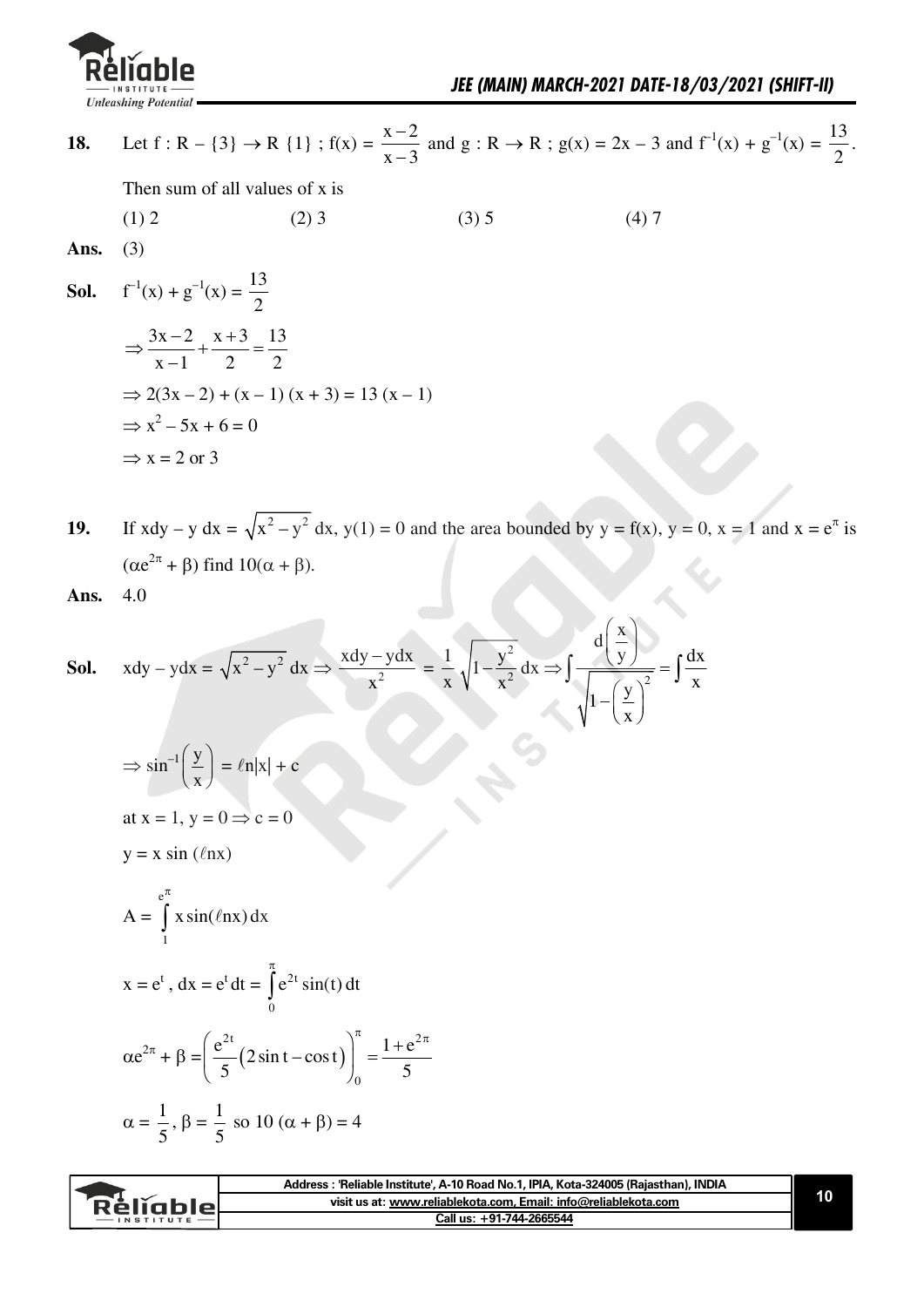

- In a  $\triangle$ ABC whose circum radius is 2. A pole standing inside the  $\triangle$ ABC and angle of elevation of 20. top of the pole from points A, B, C is 60° then find height of pole
- 3.464 Ans.



Let Q(x) =  $f(x^3)$  +  $xg(x^3)$  and Q(x) is divisible by  $x^2 + x + 1$ , then  $21.$ find value of  $Q(1)$ 

Ans.  $\mathbf{0}$ 

**Sol.** roots of 
$$
x^2 + x + 1
$$
 are  $\omega$  and  $\omega^2$  now  
\n
$$
Q(\omega) = f(1) + \omega g(1) = 0
$$
\n
$$
Q(\omega^2) = f(1) + \omega^2 g(1) = 0
$$
\n
$$
add \Rightarrow 2 f(1) - g(1) = 0 ; g(1) = 2f(1) \Rightarrow f(1) = g(1) = 0
$$
\n
$$
Q(1) = f(1) + g(1) = 0 + 0 = 0
$$

22. If 
$$
P = \begin{bmatrix} 2 & -1 \\ 5 & -3 \end{bmatrix}
$$
 and  $P^n = 5I = 8P$  then value of n is

Ans. 6

**Sol.** 
$$
P^2 = \begin{bmatrix} 2 & -1 \\ 5 & -3 \end{bmatrix} \begin{bmatrix} 2 & -1 \\ 5 & -3 \end{bmatrix} = \begin{bmatrix} -1 & 1 \\ -5 & 4 \end{bmatrix}
$$
  
\n $P^4 = \begin{bmatrix} -1 & 1 \\ -5 & 4 \end{bmatrix} \begin{bmatrix} -1 & 1 \\ -5 & 4 \end{bmatrix} = \begin{bmatrix} -4 & 3 \\ -15 & 11 \end{bmatrix}$   
\n $P^6 = \begin{bmatrix} -4 & 3 \\ -15 & 11 \end{bmatrix} \begin{bmatrix} -1 & 1 \\ -5 & 4 \end{bmatrix} = \begin{bmatrix} -11 & 8 \\ -40 & 29 \end{bmatrix}$ 

and

$$
5I - 8P = \begin{bmatrix} 5 & 0 \\ 0 & 5 \end{bmatrix} - 8 \begin{bmatrix} 2 & -1 \\ 5 & -3 \end{bmatrix} = \begin{bmatrix} -11 & 8 \\ -40 & 29 \end{bmatrix}
$$

So  $n = 6$ 

|            | Address: 'Reliable Institute', A-10 Road No.1, IPIA, Kota-324005 (Rajasthan), INDIA |  |
|------------|-------------------------------------------------------------------------------------|--|
| `RěliableL | visit us at: www.reliablekota.com, Email: info@reliablekota.com                     |  |
|            | Call us: +91-744-2665544                                                            |  |
|            |                                                                                     |  |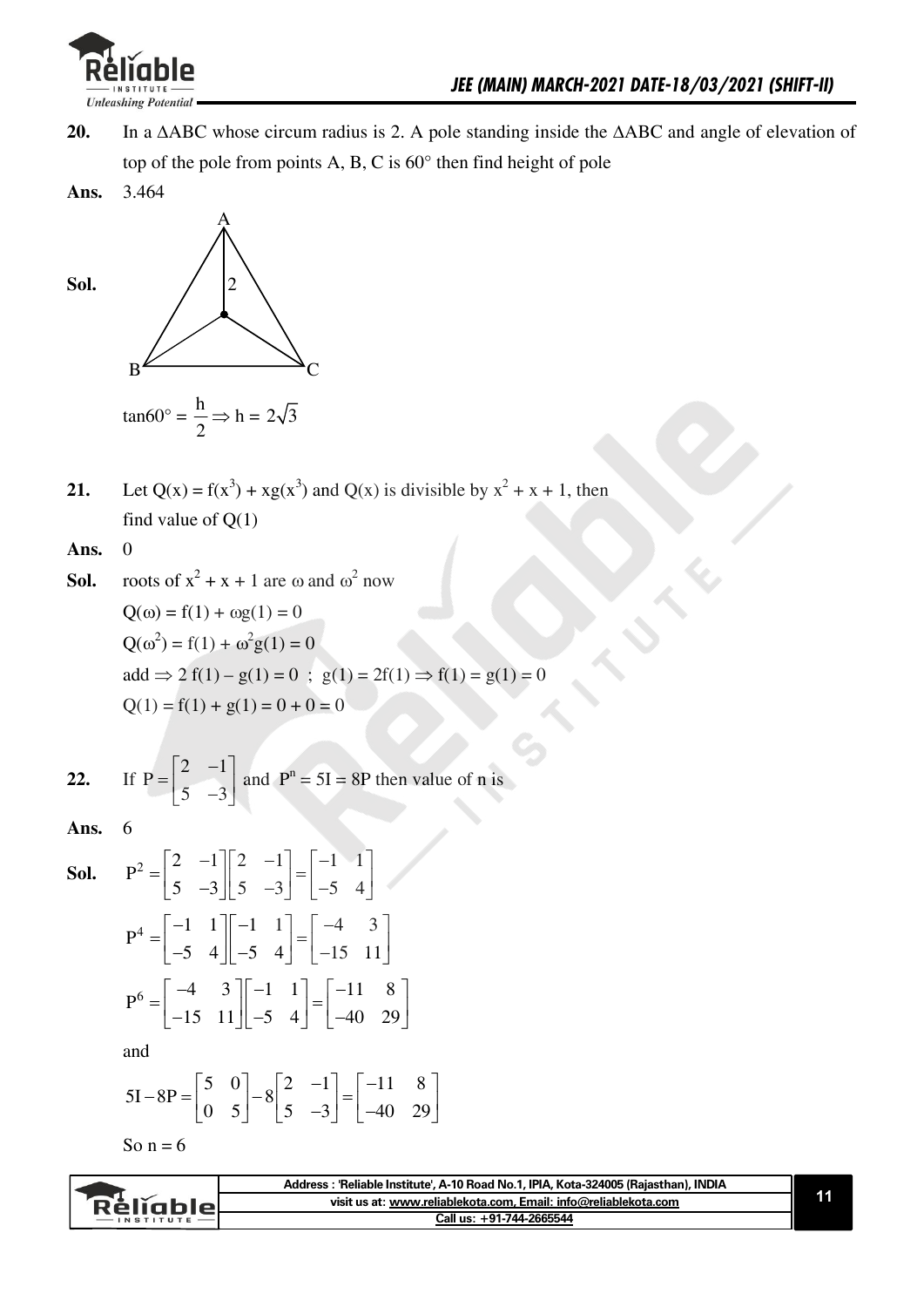

 $\overrightarrow{n}$ 

Image of point (1, 3, a) in the plane  $\overrightarrow{r}$ .  $(2\hat{i} - \hat{j} + \hat{k}) - b = 0$  is (-3, 5, 2) find  $|a + b|$ 23. Ans.  $\mathbf{1}$ 

Sol.

 $P(1,3,a)$ 

$$
\text{Let } f(x) = \begin{cases} \frac{\sin(a+1)x + \sin(2x)}{2(x)} \\ b \end{cases}
$$

$$
x = 0
$$
,  $f(x)$  is continuous at  $x = 0$ , then  $|a + b|$  is equal

$$
\sqrt{x - bx^3} - \sqrt{x}
$$
  
bx<sup>5/2</sup>

 $\,$  to  $\,$  $4.5$ Ans.

24.

**Sol.** LHL = 
$$
\frac{(a+1)}{2} + 1 = b = f(0)
$$
  
\n $\Rightarrow 2b = a + 3$  ...(i)  
\nRHL =  $\lim_{x \to 0^+} \frac{\sqrt{1 - bx^2} - 1}{bx^2}$   
\n=  $\lim_{x \to 0^+} \frac{-bx^2}{bx^2 (\sqrt{1 - bx^2} + 1)}$   
\n=  $-\frac{1}{2}$   
\n $\therefore b = -\frac{1}{2} \Rightarrow a = -4$   
\n $|a + b| = \frac{9}{2}$ 

|                  | Address : 'Reliable Institute', A-10 Road No.1, IPIA, Kota-324005 (Rajasthan), INDIA |  |
|------------------|--------------------------------------------------------------------------------------|--|
| <b>Réliable</b>  | visit us at: www.reliablekota.com. Email: info@reliablekota.com                      |  |
| <b>INSTITUTE</b> | Call us: +91-744-2665544                                                             |  |
|                  |                                                                                      |  |

 $x < 0$ 

 $x > 0$